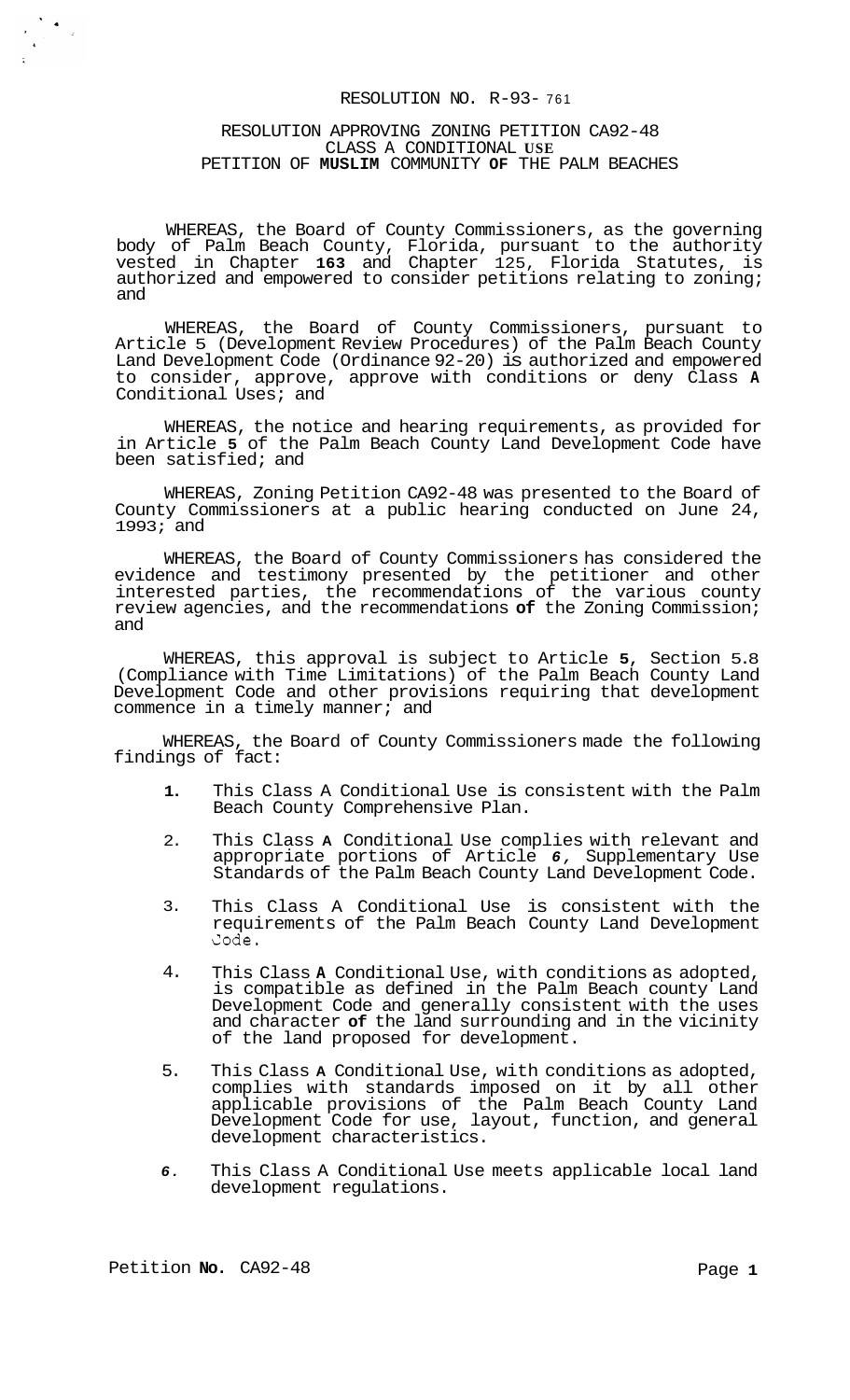- *7.*  This Class A Conditional Use, with conditions as adopted, minimizes adverse effects, including visual impact and intensity of the proposed use on adjacent lands.
- *8.*  This Class A Conditional Use has a concurrency reservation and therefore complies with Art. **11,** Adequate Public Facility Standards.
- 9. This Class A Conditional Use, with conditions as adopted, minimizes environmental impacts, including but not limited to water, air, stormwater management, wildlife, vegetation, wetlands and the natural functioning of the environment.
- **10.**  This Class A Conditional Use, with conditions as adopted, will result in logical, timely and orderly development patterns.

WHEREAS, Article **5** of the Palm Beach County Land Development Code requires that the action of the Board of County Commissioners be adopted by resolution.

NOW, THEREFORE, BE IT RESOLVED BY THE BOARD OF COUNTY COMMISSIONERS OF PALM BEACH COUNTY, FLORIDA, that Zoning Petition CA92-48, the petition of MUSLIM COMMUNITY OF THE PALM BEACHES, BY BRUCE KALEITA, AGENT for a CLASS A CONDITIONAL USE allowing a CHURCH OR PLACE OF WORSHIP in the MULTI-FAMILY RESIDENTIAL **(RM)**  Zoning District, on a parcel of land legally described in EXHIBIT A, attached hereto and made a part hereof, and generally located as shown on a vicinity sketch as indicated in EXHIBIT **B,** attached hereto and made a part hereof , was approved on June 24, **1993,**  subject to the conditions of approval described in EXHIBIT C, attached hereto and made a part hereof.

Commissioner Roberts moved for the approval **of** the Resolution.

The motion was seconded by Commissioner Aaronson and, upon being put to a vote, the vote was as follows:

| Mary McCarty, Chair | Absent        |
|---------------------|---------------|
| Burt Aaronson       | $Ay_{\Theta}$ |
| Ken Foster          | Aye           |
| Maude Ford Lee      | Absent        |
| Karen T. Marcus     | Aye           |
| Warren Newell       | Absent        |
| Carol A. Roberts    | Aye           |

The Chair thereupon declared that the resolution was duly passed and adopted this 24th day of June, **1993.** 

APPROVED AS TO FORM AND LEGAL SUFFICIENCY

PALM BEACH COUNTY, FLORIDA BY ITS BOARD OF COUNTY  $\frac{1}{2}$ COMMISSIONERS ANG SIDA<br>Maritim<br>Maritimo a <sub>ili</sub>y BY: **DEPUTY CLERK** ÜΔ  $\mathbb{Z}_Q$  $\gamma$  ,  $\gamma$  ,  $\gamma$  ,  $\lambda$ 

Petition No. CA92-48 Page 2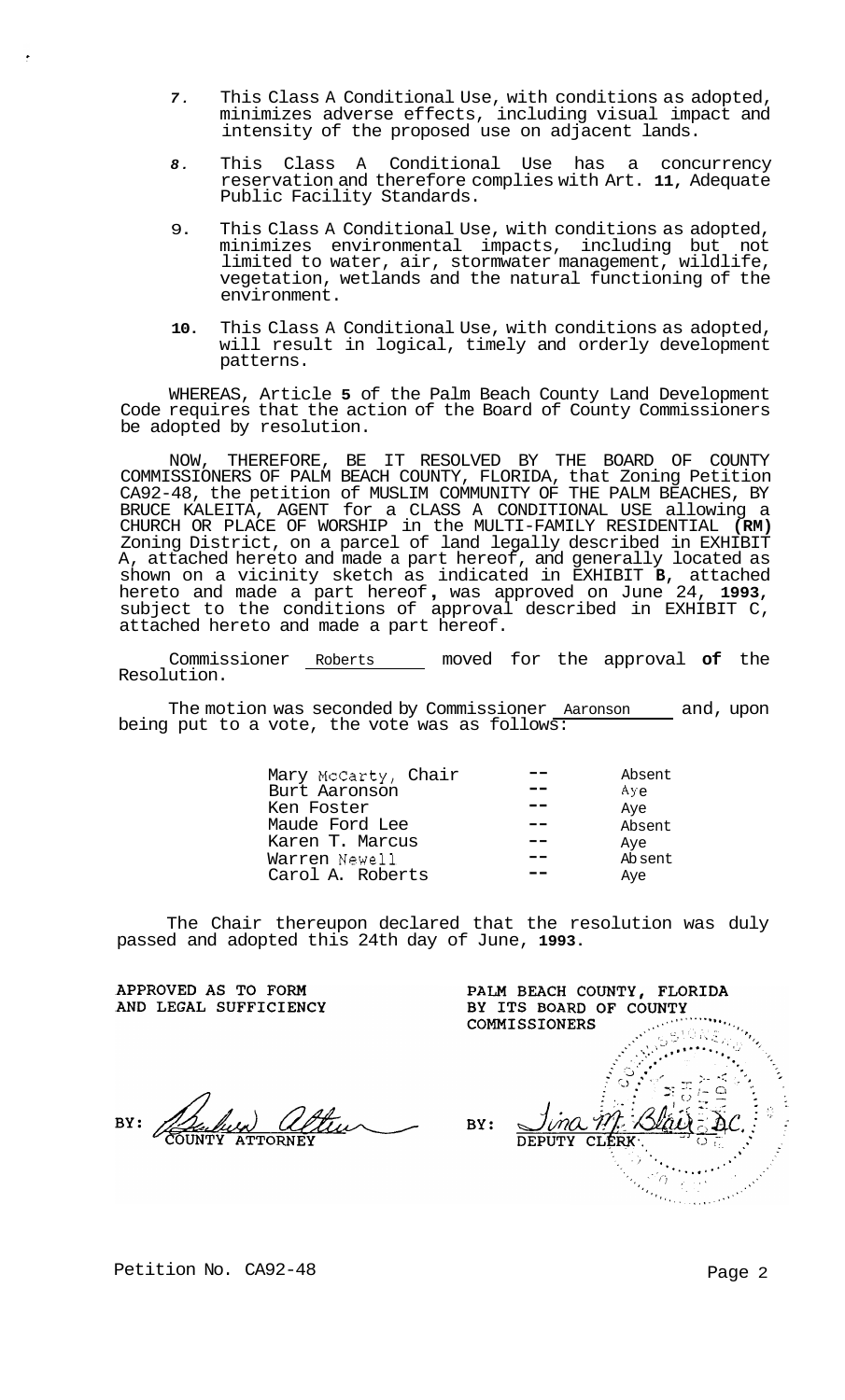# EXHIBIT **A**

 $\sigma_{\rm{max}}=0.001$ 

 $\ddot{\phantom{0}}$ 

#### LEGAL DESCRIPTION

THE SOUTHEAST ONE-3UARTER (SE 1/4) OF SECTION 34, TOWNSHIP 46. SOUTH, RANGE 42 EAST, PALM BEACH COUNTY, FLORIDA, LESS AND EXCEPTING THEREFROM THE EAST 970.00 FEET OF THE<br>SOUTHEAST ONE-QUARTER (SE 1/41 OF SECTION 34,<br>TOWNSHIP 46 SOUTH, RANGE 42 EAST.

LESS THE WEST 60 FEET THEREOF FOR RIGHT-OF-**WAY** FOR JOG ROAD.

AND LESS THE **SOUTH** 60 FEET **OF** SECTION 34, TOWNSHIP 46 SOUTH, RANGE 42 EAST FOR THE RIGHT-OF-WAY FOR CLINT MOORE **ROAD.** 

 $\sim 10^{-1}$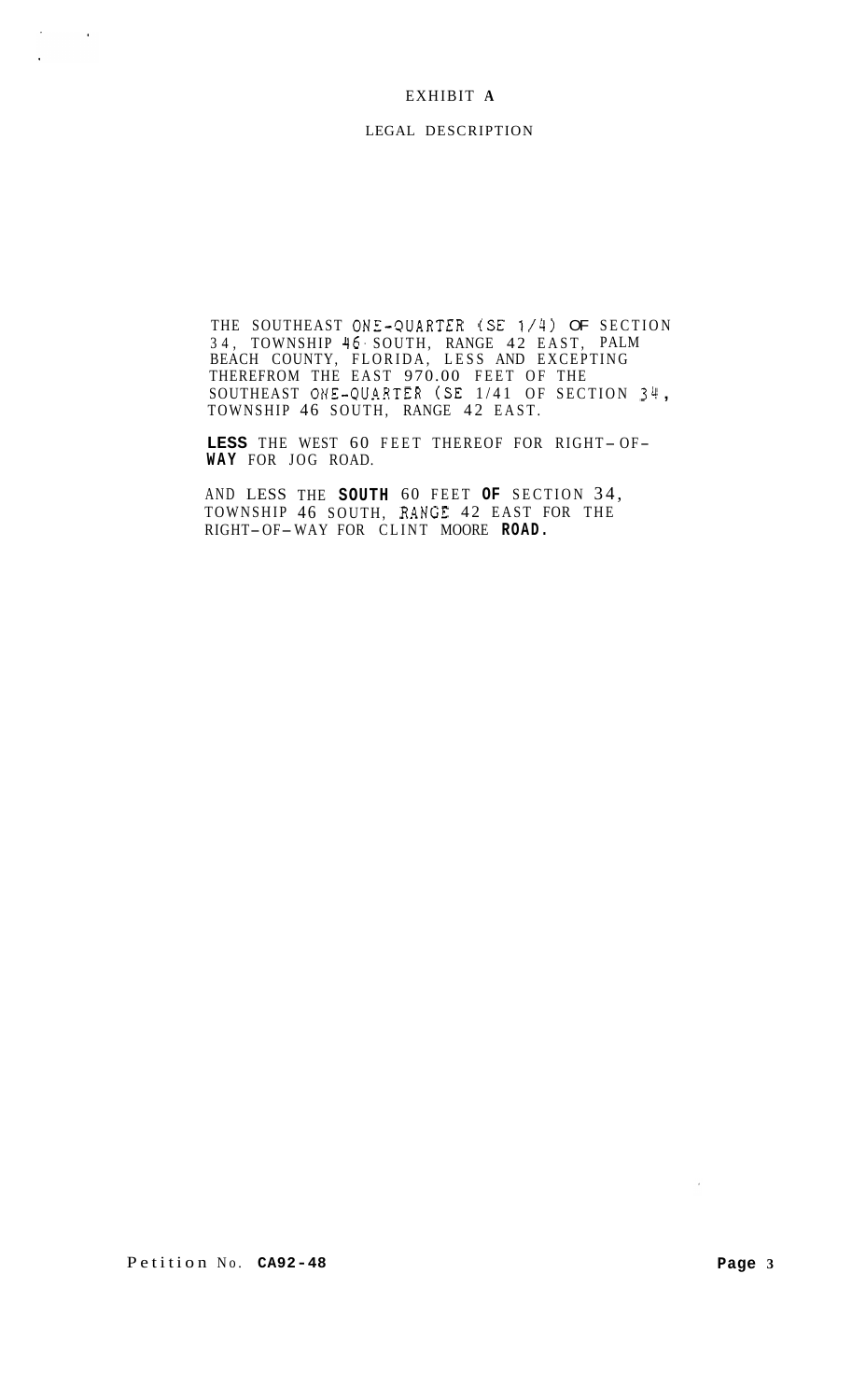### **EXHIBIT B**

## **VICINITY SKETCH**

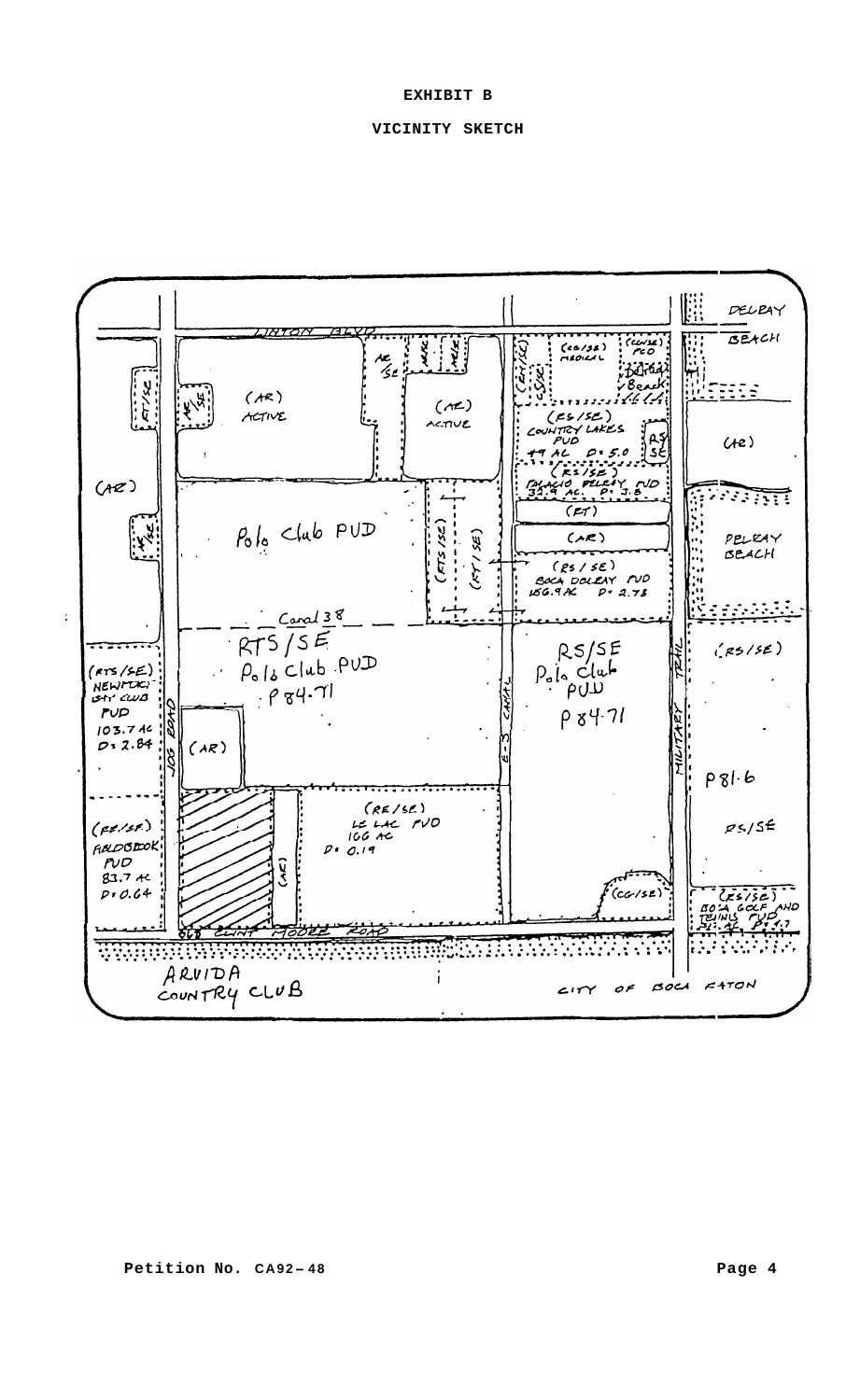#### EXHIBIT C CONDITIONS **OF** APPROVAL

#### A. GENERAL

 $\frac{1}{2}$  ,  $\frac{1}{2}$  ,  $\frac{1}{2}$ 

- **1.** The property owner shall participate in **a** recycling program when available in the area. Material **to** be recycled shall include, but not be limited to, paper, plastic, metal and glass products. (CODE ENFORCEMENT)
- **2.** Maximum occupancy shall be limited to forty **(40)** persons. (BUILDING/FIRE/CODE ENFORCEMENT)

#### **B.**  BUILDING AND SITE DESIGN

- **1.** Total gross floor area shall be limited to a maximum of **5,250** square feet. Additional square footage mily be approved pursuant to article **5.4.** E. **13.** (Minor Deviations) of the PBCULDC. (BUILDING)
- **2.** Lighting fixtures shall not exceed fifteen **(15)** feet in height. (BUILDING)
- **3.** All outdoor shall be extinguished no later than **11:OO**  p.m. Security lighting only is excluded from this requirement. (CODE ENFORCEMENT)

#### C. HEALTH

- **1.** Sewer service is available to the property. Thercfore, no septic tank shall be permitted on the site. All existing on-site sewage disposal systems must be abandoned in accordance with Chapter **10D-6,** FAC ancl Palm Beach County ECR-I. (HEALTH)
- **2.** Water service is available to the property. Therefore, no well shall be permitted on the site to provide potable water. All existing on-site potable water supply systems must be abandoned in accordance with Palm Beach C!ounty ECR-11. (HEALTH)
- D. USE LIMITATION
	- 1. Use of the site shall be limited to a Church or place of worship and a care takers residence, subject to receipt **of** a Special Permit prior **to** site plan certification by Review Committee. ENFORCEMENT/BUILDING)

#### E. ENGINEERING

- **1.** Access **to** the site shall only be from 49th Avenue South. (ENGINEERING/BUILDING)
- **2.** The property owner shall repave 49th Avenue South from Purdy Lane north to this project **Is** entrance road. Repaving of 49th Avenue South shall be concurrent: with the paving and drainage improvements for the site. Repaving shall be completed prior to the issuance of the first Certificate of Occupancy. (BUILDING Engineering).
- F. LANDSCAPE GENERAL
	- **1.** Prior to site plan certification, the petitioner shall revise the landscape tabular data on the site pl.an to reflect conformance to minimum Landscape Code requirements and all landscape/vegetation preservation conditions of approval. (ZONING)